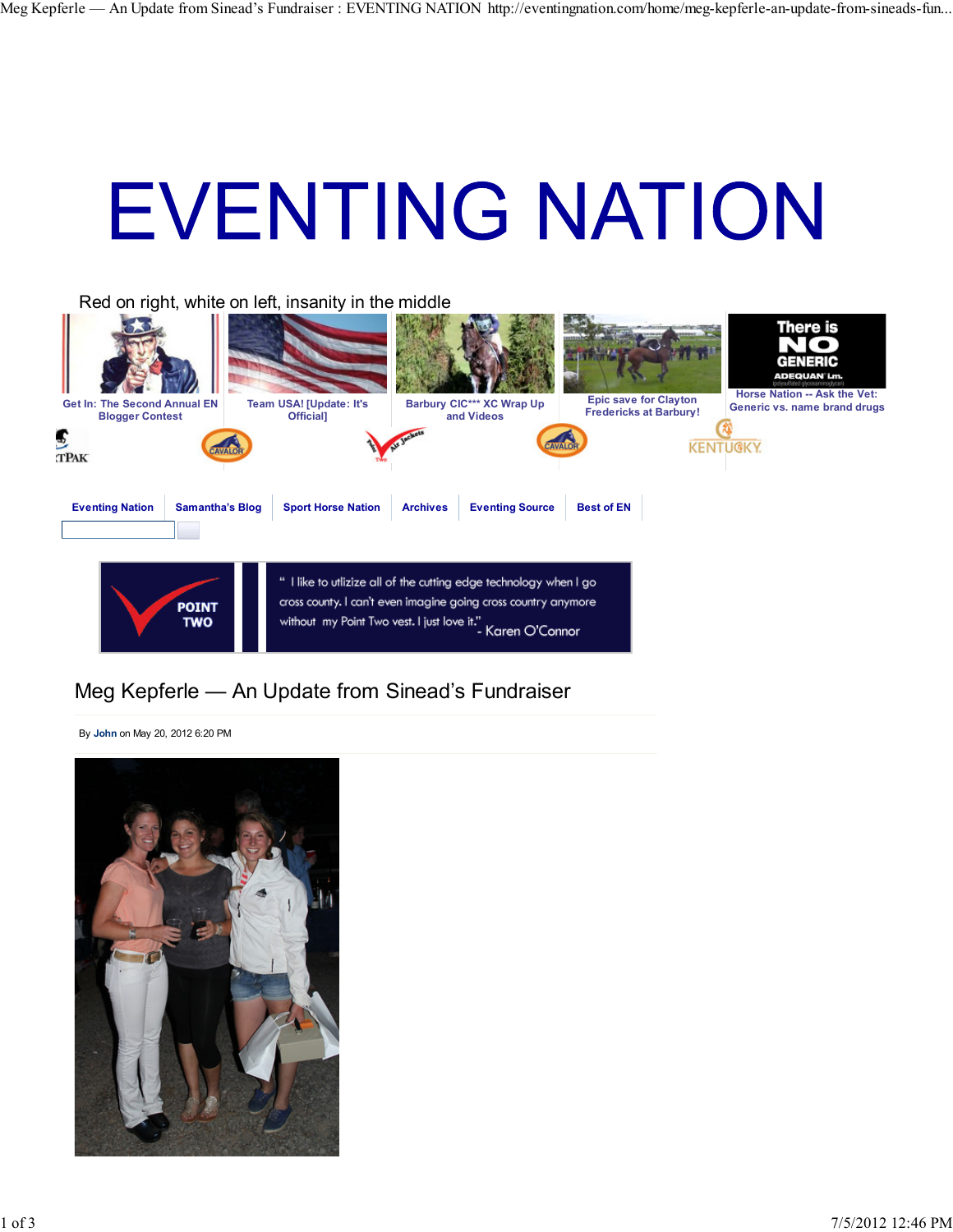*Photo credit Paws and Rewind*

From Meg:

Hello from Southern Maryland!

I have come home for a few days to see the family, attend the nuptials of the first person I ever considered marrying (age 16 is a great time to make those decisions), and drink Mai Tais at the infamous Tiki Bar on Solomon's Island. My hometown is a special place. During wedding season it is not unusual to find brides at dive bars on a Saturday night, or see groomsmen in line at the drive through liquor store, or go to Sheetz and find your entire graduating class getting late night MTO (made to order). I really enjoy my time at home, and it's fun to see how life progresses for my old friends. To think I could be on my second husband and third child by now… Anyway enough about "life in the County" and more about life in Eventing.

Down time this weekend was warranted by a successful Pig Roast fundraiser on Friday evening at Bow Brickhill Stables in Milford, NJ. John and Maxine Alexis graciously hosted a phenomenal event, and the community support was overwhelming. We had a bluegrass band during dinner, followed by a rockin' DJ – and bomb diggity silent auction. We laughed, we cried, we ate, we drank, and boy did we dance. Once the DJ realized my love for 90's pop, it was all over. And I am still limping today. My favorite part about this fundraiser is that 80 percent of the attendees I met for the first time on Friday. Through my fundraising efforts over the years, I have done and seen a lot. I think finally – people, in general, are getting excited about this sport we all love. And this makes me smile.

So one big giant thank you to the hundreds of people that came together to support us on Friday – most of whom have never seen a XC jump – and to those that have been supporting us through our online efforts. And a special thank you to all of the new supporters of the sport as they learn to share our dreams and goals.

And thank god I didn't marry my first love.

Here are some pictures of people not having fun at our fundraiser:



*Photo credit Paws and Rewind*